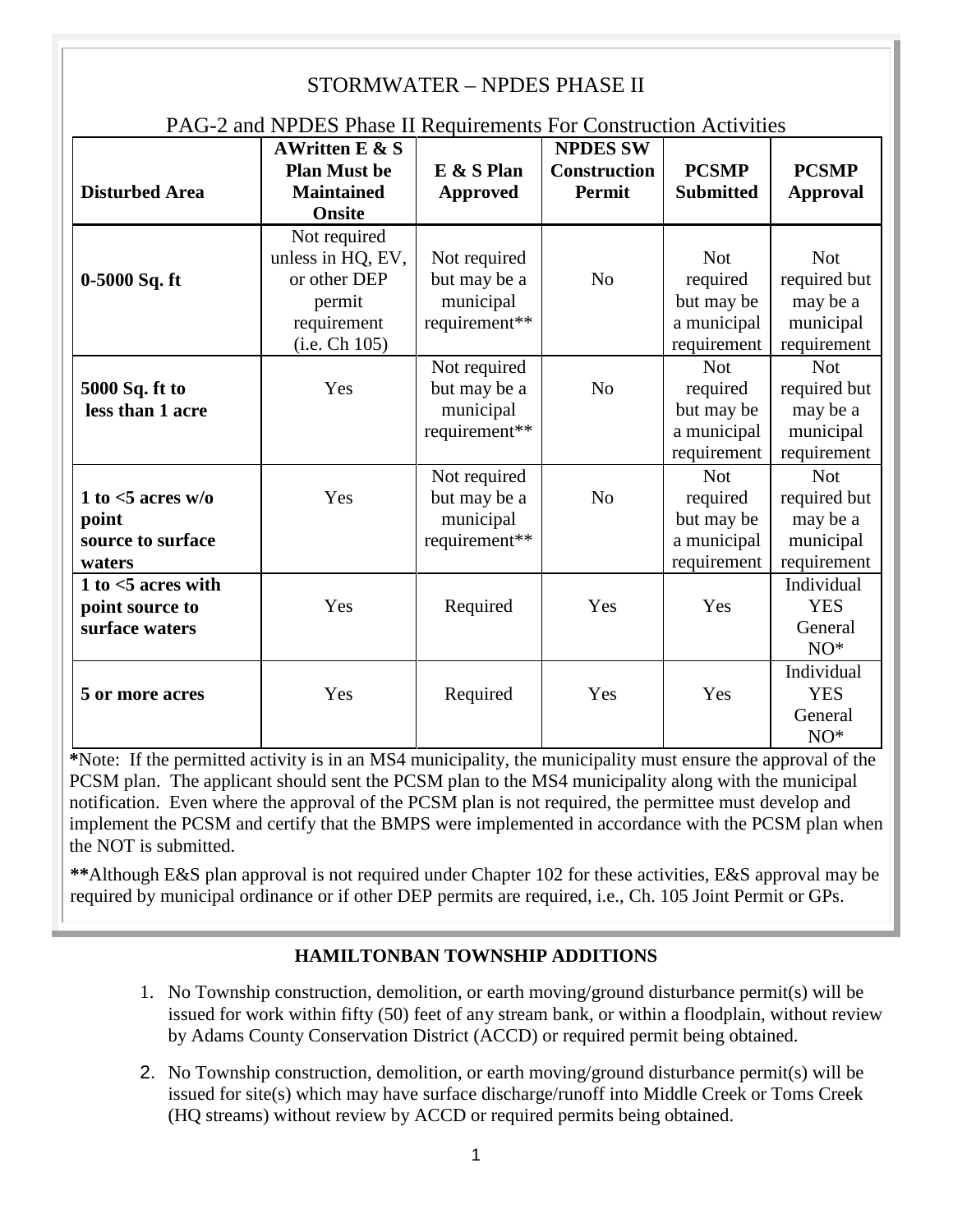**Adams Co. Conservation District 670 Old Harrisburg Road, Suite 201 Gettysburg, PA 17325 Telephone: (717) 334-0636 Fax: (717) 337-0730 www.adamscounty.us**

# **Erosion and Sediment Pollution Control Guidelines for Residential Lots With Soil Disturbance of Less Than 1 Acre (see exceptions)**

What is Soil Erosion?

Erosion is the wearing away of soil and its parent material (rock) through the natural processes of wind and rain. Sedimentation, which results from erosion, is the transport and deposition of these soils and rock particles to a location away from their origin. In many cases the waters of the Commonwealth (streams, lakes, wetlands, storm sewers, etc.) become the recipients of this sedimentation. Through man's activities (Earthmoving Activities) however, the rates of erosion and sedimentation are greatly accelerated. The PA DEPARTMENT OF ENVIRONMENTAL PROTECTION defines an earthmoving activity as "…any construction or other activity which disturbs the surface of the land including, but not limited to, clearing and grubbing, grading, excavations, embankments, land developments, subdivision development, agricultural plowing or tilling, timber harvesting activities, road maintenance activities, mineral extraction and the moving, depositing or storing soil, rock, or earth." Simply put, if the vegetative cover (grass and other plant material) is removed, leaving earth exposed, an earthmoving activity has occurred. Without proper controls, the exposed earth will erode. 

## **WHY SHOULD I CARE?**

The **PA Clean Streams Law** as amended defines sediment as a pollutant. Sediment has become the number one pollutant by volume to the waters of the Commonwealth. The soil particles contained in sediment also carry and retain chemical pollutants such as herbicides, pesticides, and fertilizers. Accelerated sedimentation that flows into the waters of the Commonwealth can:

1. Raise the level of the streams, lakes, etc. and increase flooding.

2. Decrease oxygen in the waters, suffocating fish and other aquatic life.

3. Deposit sediment over the breeding beds (eggs) of aquatic life.

4. Increase filtering costs of public water supply.

5. Ruin the scenic values of the waters

The total cost of damages caused by sedimentation is about 500 million dollars per year nationally.

# **WHAT CAN I DO?**

**LEAVE IT GREEN!** Practice erosion control by keeping the soil covered with vegetation, which will not allow the soil to erode easily. Minimize amount of disturbance at any given time. Plan your grading around growing season for establishing vegetative cover.

DEVELOP A PLAN for controlling accelerated erosion during construction.

If the site has features such as steep slopes, flowing streams, wetlands, springs, highly erodible soils, etc. specific care and planning must be taken to control erosion. Assistance is available from private consultants. Contact the Conservation District for a list of professionals.



This pamphlet contains an overview of PA State regulations governing soil erosion, a sample plan for single residential lot, and *installation details for common erosion and sedimentation pollution control devices*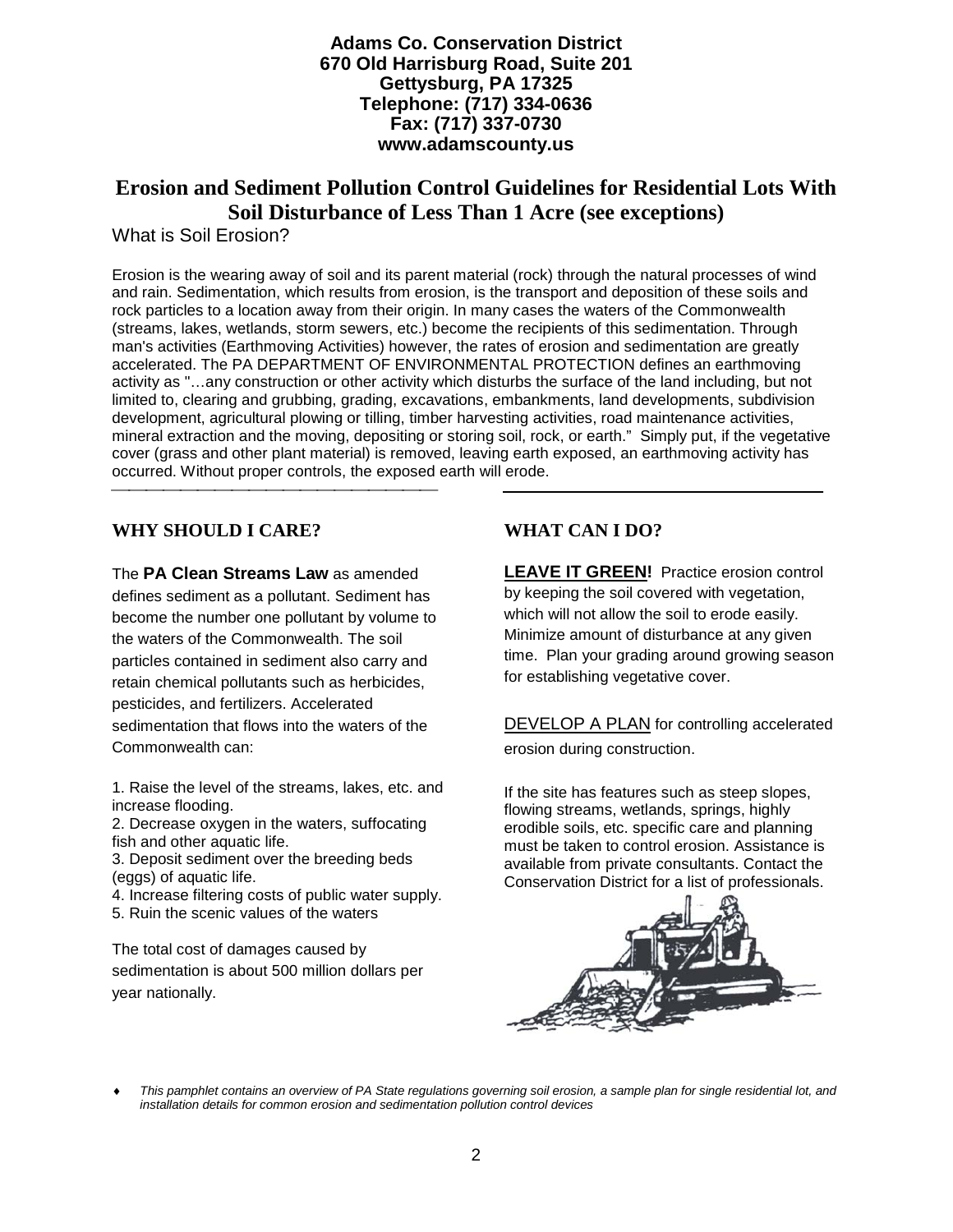# STATE REGULATIONS

In an attempt to control sediment pollution, The Department of Environmental Protection (DEP) adopted strict rules and regulations concerning erosion and sedimentation control in 1972. The rules and regulation, known as PA CODE TITLE 25 CHAPTER 102 EROSION CONTROL states "...any landowner ...engaged in earthmoving activities shall develop, implement and maintain erosion and sedimentation control measures which effectively minimize accelerated erosion and sedimentation. These erosion and sedimentation measures must be set forth in a plan IF any of the following 3 criteria are met.

1. The earth disturbance activity will result in a total of 5,000 square feet disturbance or more.

2. The person proposing the earth disturbance activity is required to develop an Erosion and Sediment (E &S) Control Plan pursuant to this chapter under Department regulations other than those contained in this chapter.

3. The earth disturbance activity, because of its proximity to existing drainage features or patterns, has the potential to discharge to water classified as a High Quality or Exceptional Value.

Furthermore, the plan must be available at all times at the site of the activity. Failure to follow the rules and regulations of Chapter 102 and the PA Clean Streams Law carries strict penalties ranging up to \$10,000 per day per violation.

The Adams County Conservation District has been granted authority by DEP to review E&S plans and to enforce these rules and regulations by conducting inspections of earthmoving activities.

REMEMBER, the LANDOWNER, NOT THE CONTRACTOR, is responsible for any violation that may occur on his/her property.

### The E & S Control Plan Must Consider:

-The existing topography of the site: slope or grade of the land; location of any water (stream, ponds, wetlands, springs, etc.); any other significant features of the site.

-The types of soils on the site and means of addressing any soils limitations. A copy of the Adams County Soil Survey book is available for inspection at the Conservation District.

-The amount of runoff from the project area (water flowing across or from the site).

-**The staging of earthmoving activities.**

Determine the sequence in which the earthmoving will occur, always keeping in mind that the most effective method of controlling erosion is to disturb only those areas necessary for construction. Disturbed areas should be stabilized immediately after earthmoving has been completed.

-Temporary and permanent control measures and their maintenance.

### Seeding and Mulch Specifications

Temporary seeding should be an annual grass or small grain. Permanent seeding should be a perennial grass. Straw mulch should be applied at 3 tons per acre. For additional information on lawn establishment, consult the Adams County Penn State Cooperative Extension Office at 334-6271. (see Circular 391)

### Recycling and Disposal of Construction Waste

All building materials and wastes must be removed from the site and recycled or disposed in accordance with DEP's Solid Waste Management Regulations. No building materials or wastes or unused building materials shall be buried, dumped, or discharged at the site. For more information, contact the Adams County Solid Waste and Recycling Office at (717) 337-9827.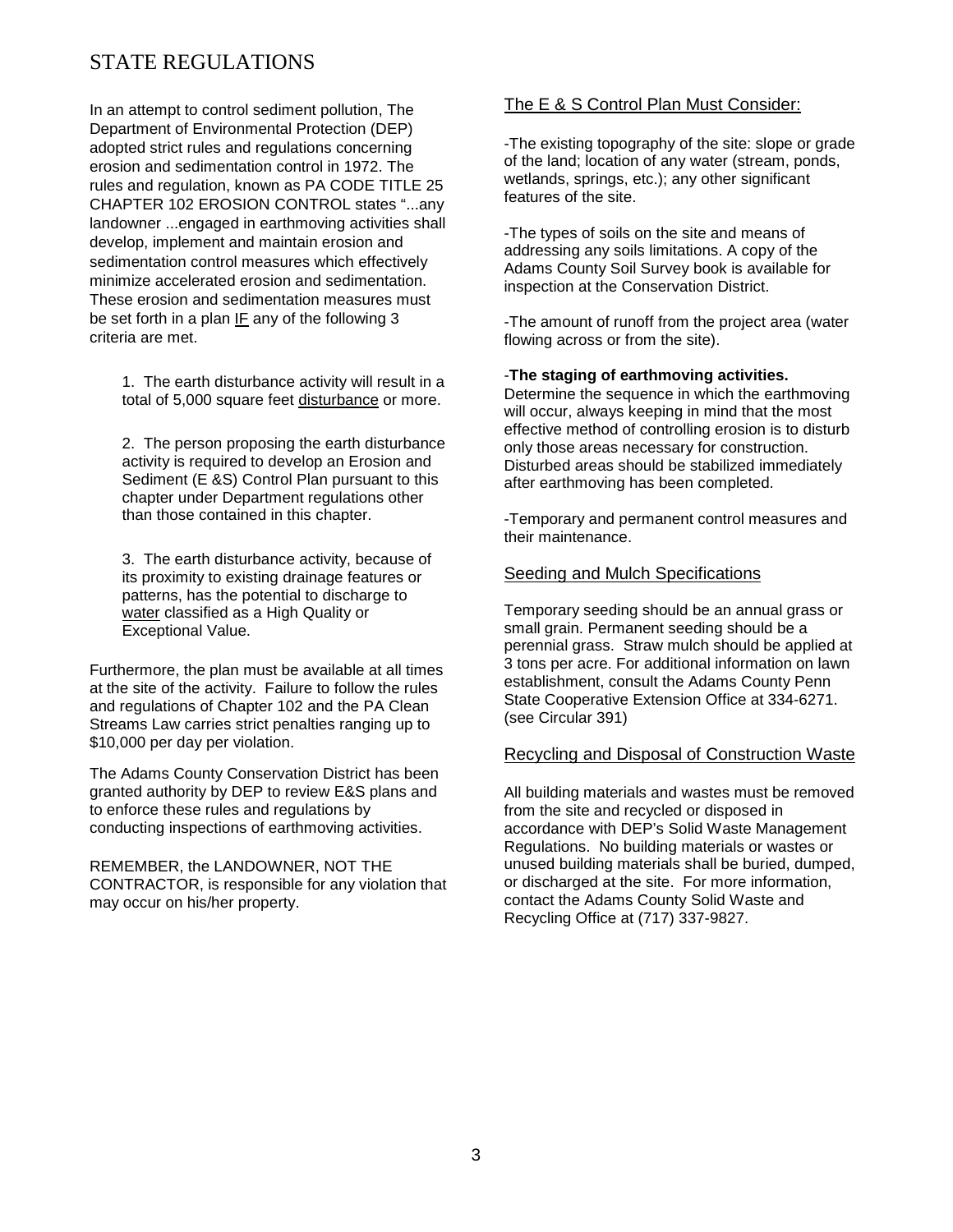|                        | <b>Maximum Slope Length (ft)</b><br><b>Above Fence</b> |
|------------------------|--------------------------------------------------------|
| <b>Slope - Percent</b> | 18" High Fence                                         |
| 2 (or less)            | 150                                                    |
|                        | 1 ( ) ( )                                              |

### **Proper Fence Installation**



Silt fence installed level with the ground contour



- Stakes spaced @ 8' maximum. Use 2"x 2" wood or equivalent steel stakes.
- Sediment must be removed when accumulations reach 1/2 the above ground height of the fence. **The maximum above ground height for this fabric fence is 18".**
- Filter Fabric Fence must be placed at level existing grade. Both ends of the barrier must be extended at least 8 feet up slope at 45 degrees to the main barrier alignment.
- A minimum of 12" of fabric must be installed in a trench, backfilled, and compacted.

Determining the Maximum Slope Length for Filter Fabric Fence (Silt Fence) 100' elevation (high point of watershed)  $run = 100'$ 95' elevation

Slope (%) = Rise/Run

Example:  $Rise = 100' - 95' = 5'$  $Run = 100'$ 

Based on the calculated slope of 5% and measured linear run of 100', the use of 18" silt fence is an acceptable sediment control for sheet flow. See table above.

 $Slope = 5/100 = 5%$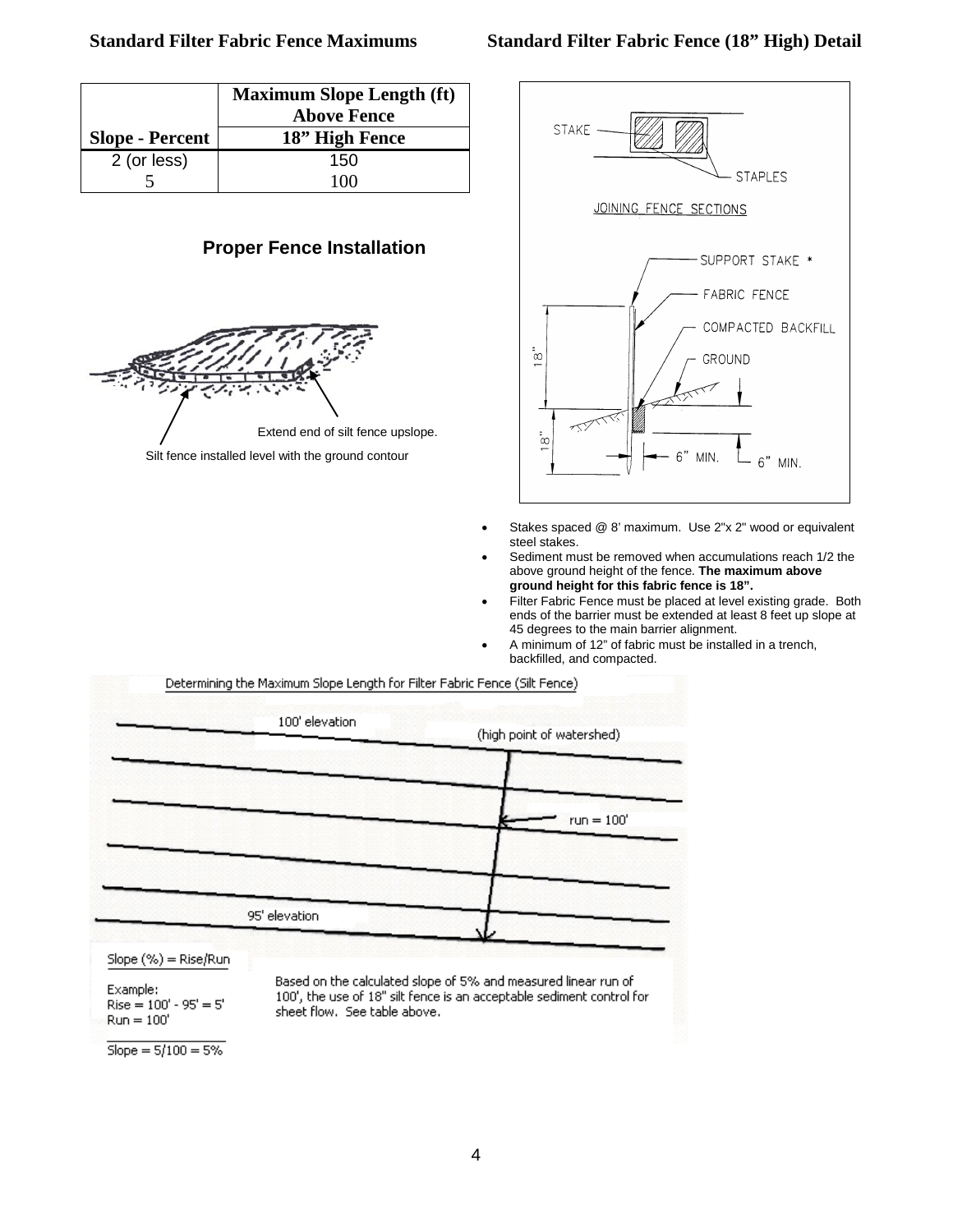# **Typical Layout Showing E & S Controls**



# Suggested Staging of Earthmoving Activities

1. Install a rock construction (tire cleaning) entrance. (see detail)

2. Install temporary sediment control measures such as silt fence. (see detail)

3. If applicable, install and stabilize any temporary or permanent upslope conveyance channel with an appropriate lining (ex. seed, mulch, matting, sod or stone).

4. Once topsoil is stripped and stabilized, proceed with rough grading of site.

5. Construct dwelling and all utilities.

6. Finish grade and permanently stabilize (seed. mulch, sod, etc.) the site.

7. Remove temporary sediment controls. (Do not remove these controls until the upslope disturbed areas are permanently covered stone, paved, concrete, or established [mowed several times with no obvious erosion] grass.)

# **A Site Specific Plan**

The landowner should attach and/or utilize his/her site specific plan when planning for erosion and sediment control. Plot plans, subdivision plans, or sketch to scale plans are good examples to use.